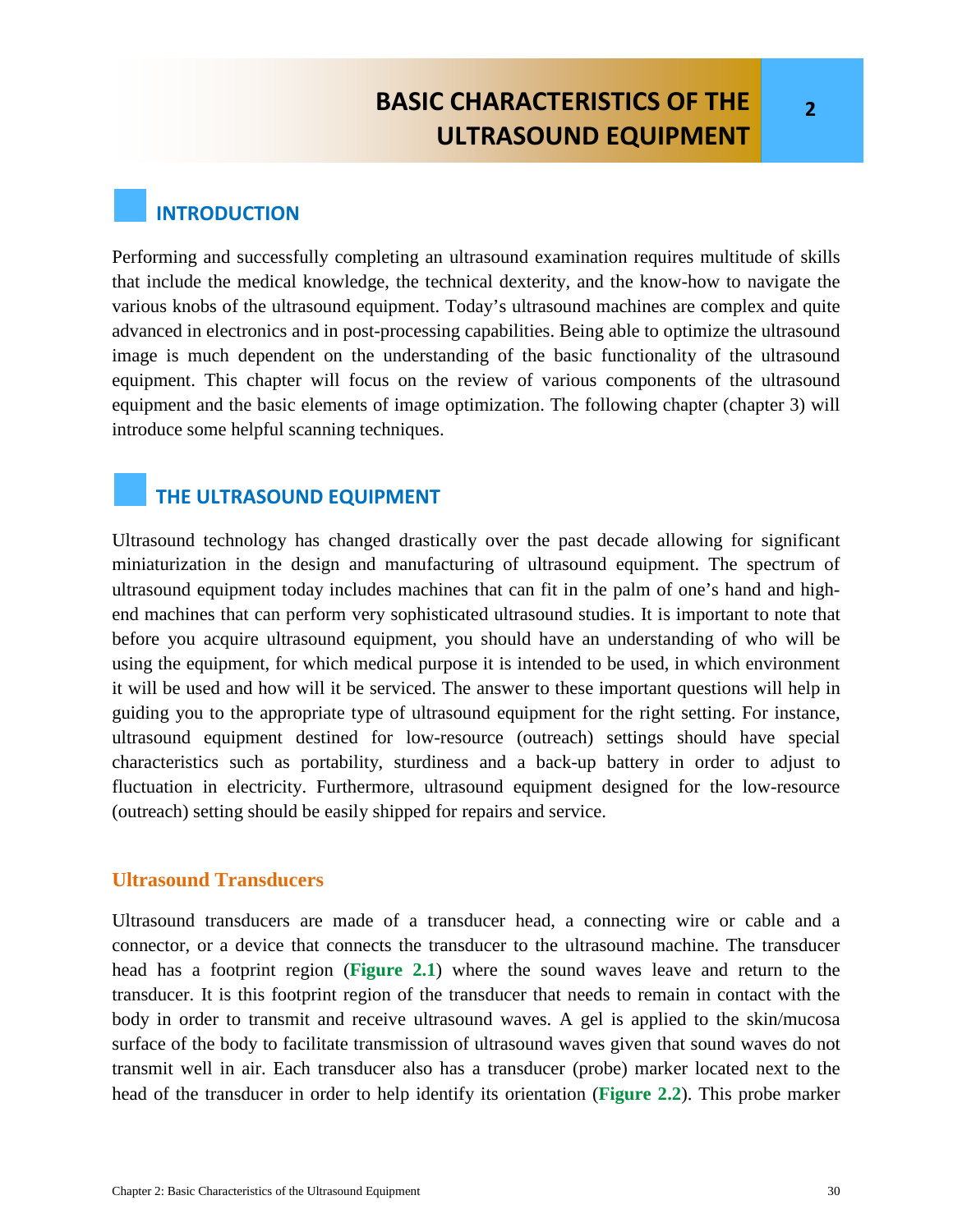can be a notch, a dot or a light on the probe's head. The use of this probe marker in handling the transducer and its orientation will be further discussed in the following chapter (Chapter 3).



**Figure 2.1**: Footprint of a curvilinear abdominal transducer. The footprint region is where the sound waves leave and return to the transducer.



**Figure 2.2**: Probe marker of a curvilinear abdominal transducer. The probe marker is essential in the proper handling and orientation of the transducer (discussed in chapter 3).

Transducers are produced in an array of shapes, sizes and frequencies and are adapted for specific clinical applications. In general, transducers for cardiac applications have small footprints. Vascular transducers have high frequencies and are linear in shape and obstetric and abdominal transducers are curvilinear in footprint shape in order to conform to the shape of the abdomen (**Figure 2.3**).



**Figure 2.3:** Abdominal transducer used for obstetric applications. Note the curvilinear shape of the footprint, which helps to conform to the abdominal curvature.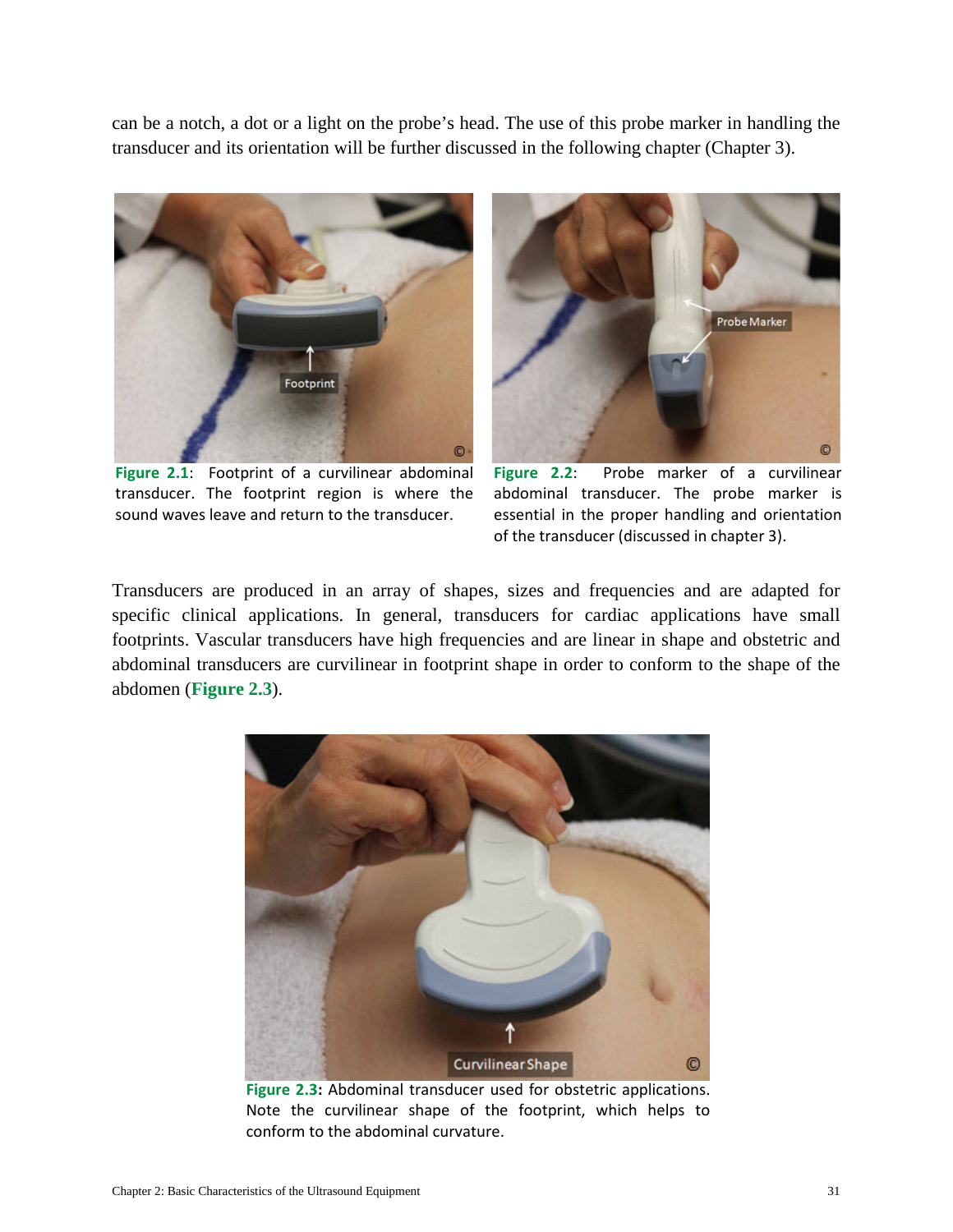Linear transducers produce sound waves that are parallel to each others with a corresponding rectangular image on the screen. The width of the image and number of scan lines is uniform throughout all tissue levels (**Figure 2.4**). This has the advantage of good near field resolution. Linear transducers are not well suited for curved parts of the body as air gaps are created between the skin and transducer (**Figure 2.5**).



**Figure 2.4**: Transverse plane of the fetal chest in the second trimester of pregnancy using a linear transducer. Note the rectangular screen image and a good near-field resolution.



**Figure 2.5**: Linear transducer used for obstetric scanning in the late second trimester of pregnancy. Note the gap produced between the transducer footprint and the abdominal wall (white arrows). This can be eliminated by simply applying gentle pressure on the abdomen.

Sector transducers produce a fan like image that is narrow near the transducer and increase in width with deeper penetration. Sector transducers are useful when scanning in small anatomic sites, such as between the ribs as it fits in the intercostal space, or in the fontanel of the newborn (**Figure 2.6**). Disadvantages of the sector transducer include its poor near field resolution and somewhat difficult manipulation.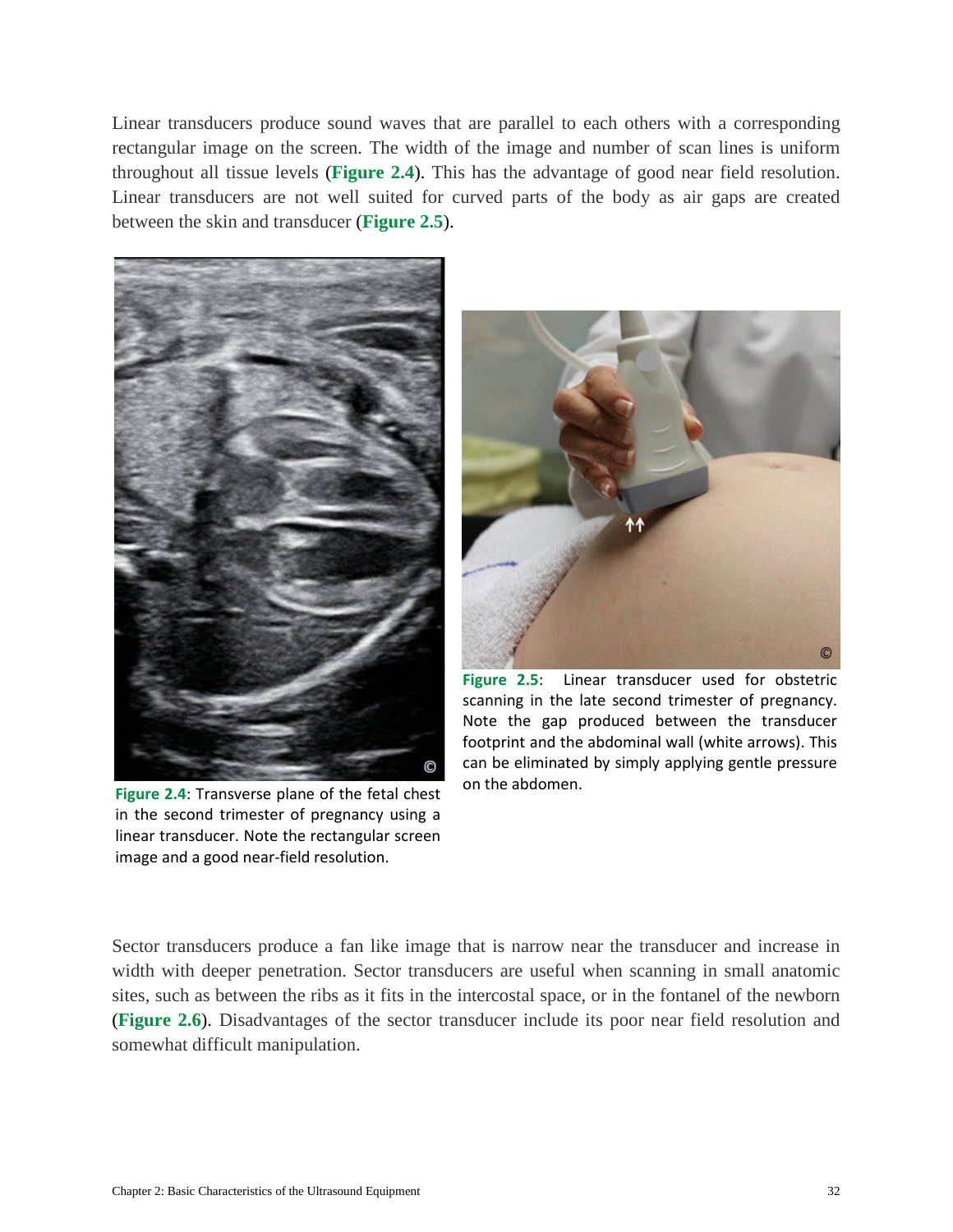

**Figure 2.6**: Sector transducer; note the small footprint, which allows for imaging in narrow anatomic locations such as the intercostal spaces or the neonatal fontanels.

Curvilinear transducers are perfectly adapted for the abdominal scanning due to the curvature of the abdominal wall (**Figure 2.3**). The frequency of the curvilinear transducers ranges between 2 and 7 MHz. The density of the scan lines decreases with increasing distance from the transducer and the image produced on the screen is a curvilinear image, which allows for a wide field of view (**Figure 2.7**).



**Figure 2.7**: Ultrasound image of the fetal head using a curvilinear transducer. Note that the image is curvilinear in shape (arrows) and has a wide field of view.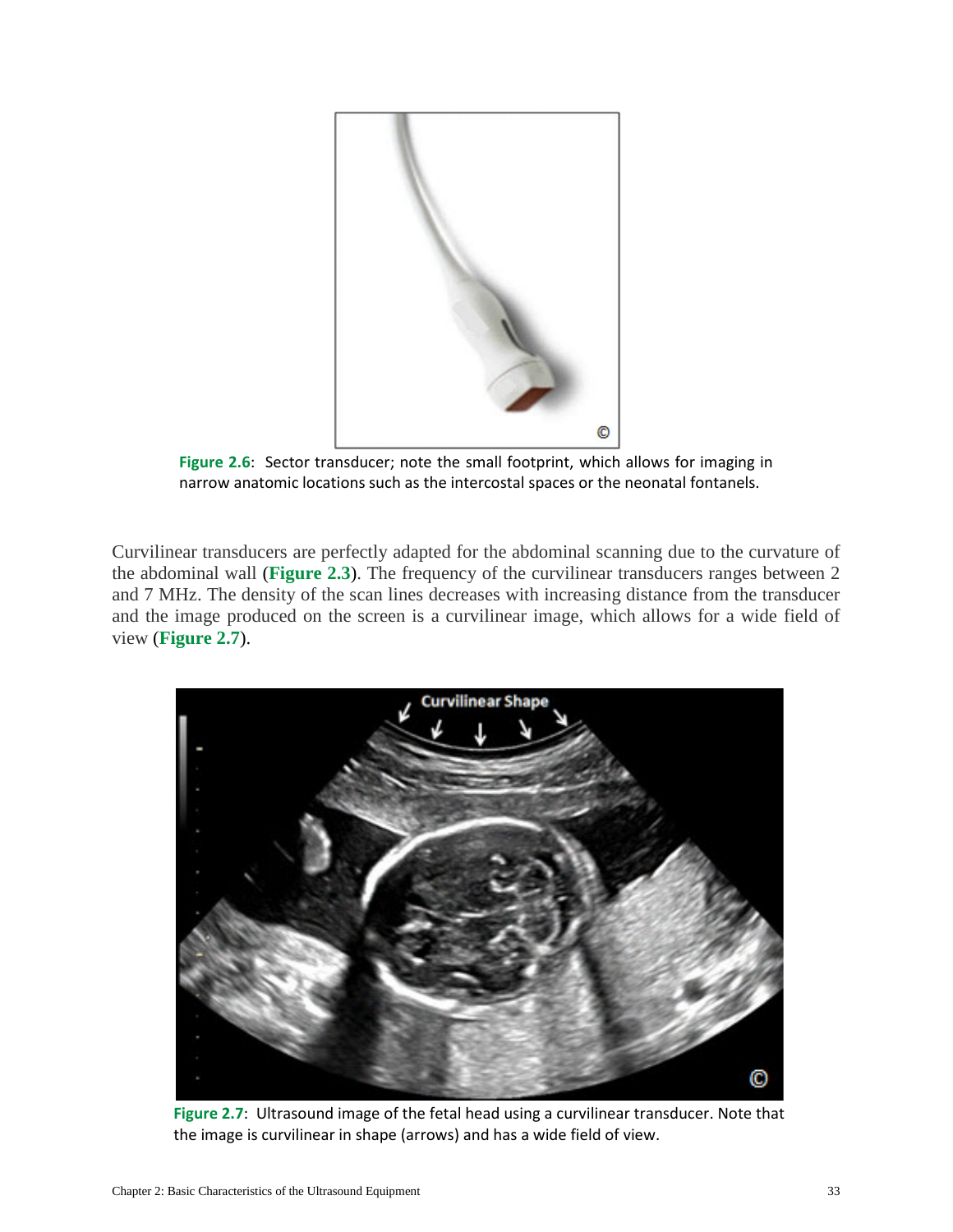Transvaginal transducers, like other endocavitary transducers, have a small footprint and their frequencies are typically in the range of 5-12 MHz (**Figure 2.8**). They are designed to fit in small endocavitary spaces with the footprint at the top of the transducer (transvaginal) or at the dorsal aspect of the transducer (rectal). When performing a transvaginal ultrasound examination, a clean condom, or the digit of a surgical rubber glove, should cover the transvaginal transducer. Ultrasound gel should be placed inside and outside the protective cover in order to facilitate the transmission of sound.



**Figure 2.8**: The head of a transvaginal transducer; note the small footprint (labeled) at the top of the transducer.

Protocols for ultrasound transducer cleaning should be adhered to in order to reduce the spread of infectious agents. Both the transabdominal and the transvaginal transducers should be wiped between ultrasound examinations and disinfection of the transvaginal transducer should be performed according to national or manufacturer guidelines (1).

#### **Controls of the Ultrasound Equipment**

Ultrasound equipment has a wide array of options and features. These features are typically operated from either the console of the ultrasound equipment, a touch screen monitor or a combination of both (**Figure 2.9**). The basic controls that you need to familiarize yourself in the early stages of ultrasound scanning are the following: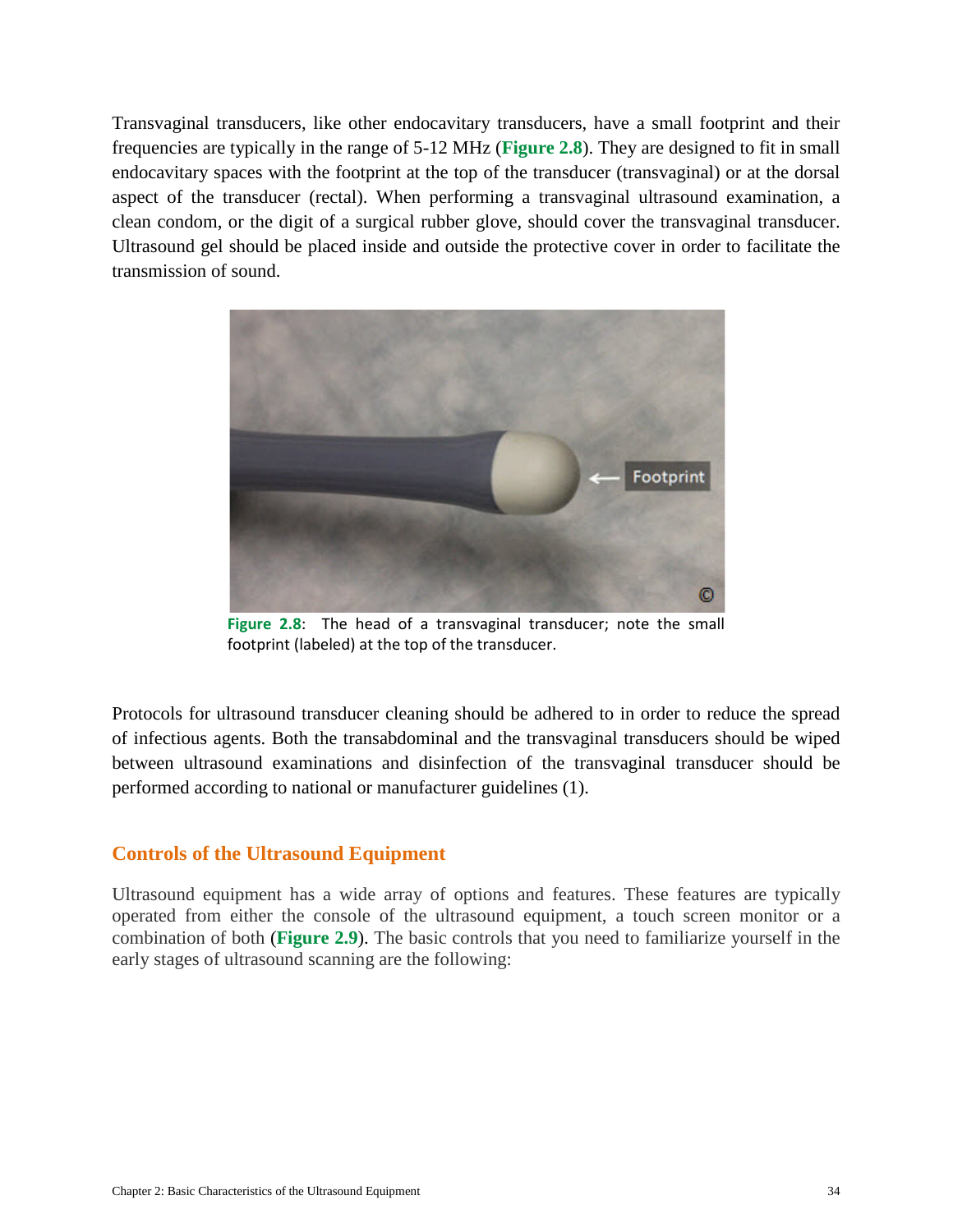

**Figure 2.9**: Ultrasound equipment showing a wide array of knobs for control of various features. Most ultrasound equipment have a keyboard and a trackball on their consoles.

**Power or Output Control:** This controls the strength of the electrical voltage applied to the transducer crystal at pulse emission. Increasing the power output increases the intensity of the ultrasound beam emitting and returning to the transducer, thus resulting in increase in signal to noise ratio. Increasing the power results in an increase in ultrasound energy delivered to the patient. It is therefore best practice to operate on the minimum power possible for the type of study needed. Resorting to lower frequency transducers can help achieve more depth while minimizing power output.

**Depth:** The depth knob allows you to increase or decrease the depth of the field of view on the monitor. It is important to always maximize the area of interest on your monitor and decrease the depth of your field of view, which enlarges the target anatomic organs under view. **Figures 2.10 A and B** show the importance of depth control in obstetrical scanning.

**Gain:** The gain knob adjusts the overall brightness of the image by amplifying the strength of the returning ultrasound echo. The overall brightness of the image can be increased or decreased by turning the gain knob clockwise or counterclockwise respectively. **Figures 2.11 A and B** show the same ultrasound image under low and high gain settings.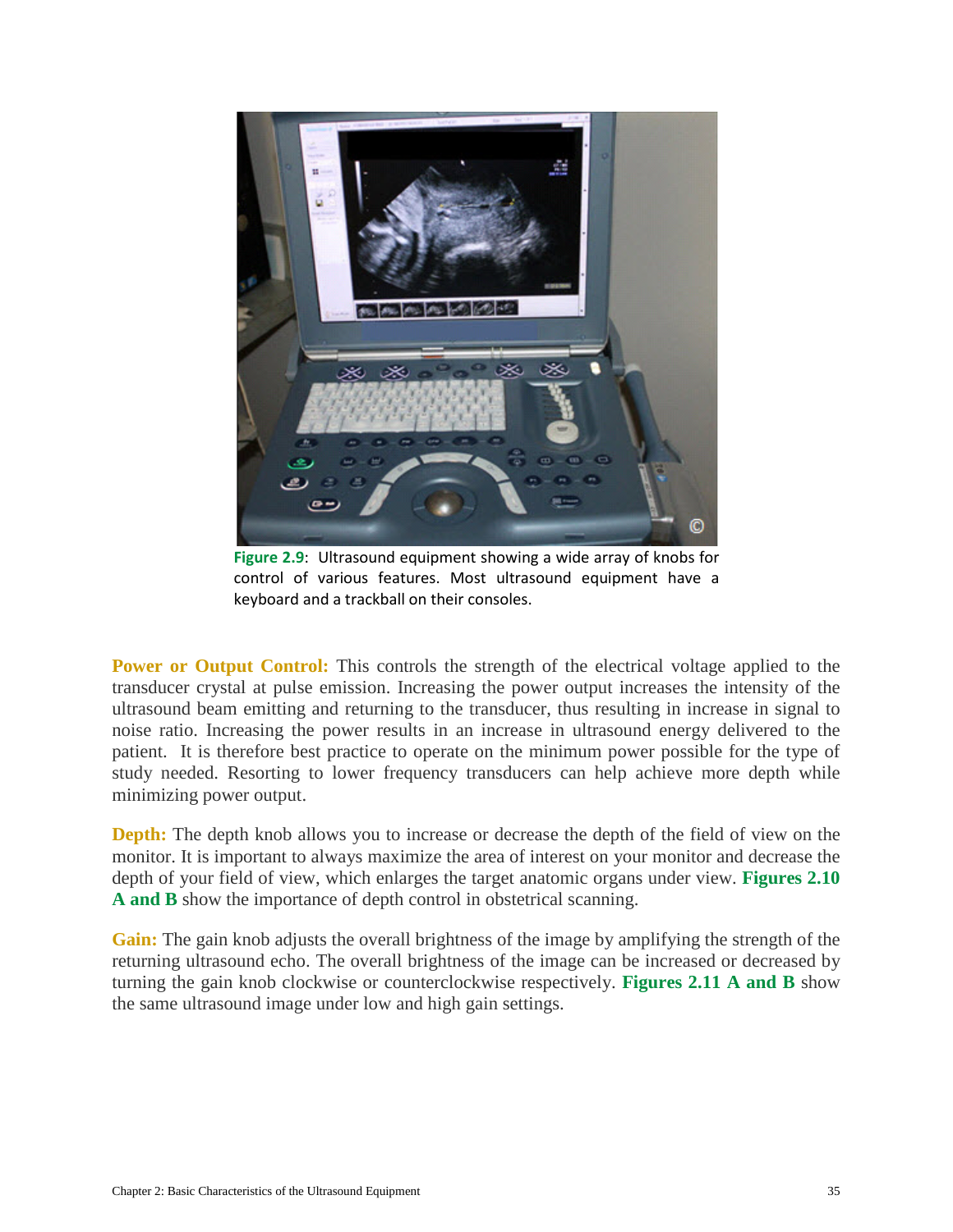

**Figure 2.10 A and B**: Figures A and B represent transverse view of the same fetal head at the level of the biparietal diameter. In A, the depth (white double arrow) is increased, resulting in a small head, whose anatomic details are consequently difficult to see. In B, the depth is reduced, which allows for a larger head thus improving visualization.



**Figure 2.11 A and B**: Figures A and B represent transverse view of the same fetal head at the level of the cerebellum. In A, the gain is too low and in B, the gain is adequate. Note better visualization of intracranial anatomy with a higher gain (B). Adjusting the gain to the correct level comes with experience.

**Time Gain Compensation (TGC):** The Time Gain Compensation (TGC) allows adjustment of brightness at a specific depth of the image. The upper knobs increase or decrease brightness closer to the transducer footprint and the lower knobs increase or decrease brightness farthest from the transducer footprint. **Figure 2.12** shows the TGC location on one of the ultrasound machine console. As a general rule, in transabdominal ultrasound, the upper field gain knobs should be kept slightly to the left than lower field ones (in this way the eye of the operator can focus on the deeper part of the screen where the fetus is). The reverse is true with transvaginal ultrasound, where the region of interest is often in the near field.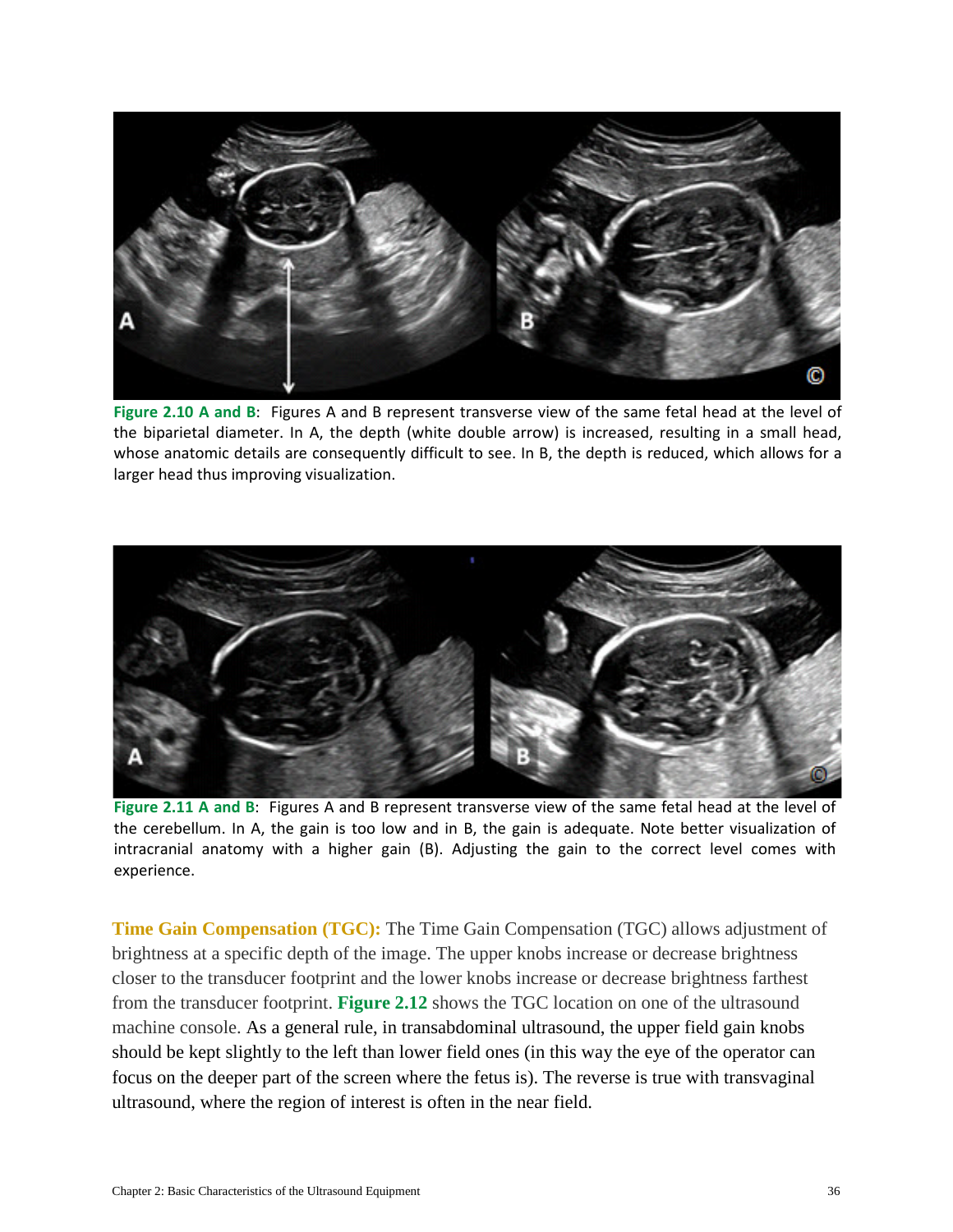

**Figure 2.12**: Time Gain Compensation (TGC) on an ultrasound consol. The upper and lower knobs adjust brightness in the upper and lower fields respectively (labeled). The overall knob (labeled) adjusts brightness in the whole image.

**Focal Zones:** The focal zones should always be placed at the depth of interest on the ultrasound image in order to ensure the best possible lateral resolution. Multiple focal zones can be used to maximize lateral resolution over depth; however this will result in a slower frame rate and is thus less desirable when scanning moving structures such as in obstetrics or the fetal heart specifically.

**Freeze:** The freeze knob allows the image to be held (frozen) on the screen. While the image is frozen measurements can then be taken and organ annotations can be applied to the image before saving it. Furthermore, the option to "cineloop" (scroll) back to previous time frames is an option that is available on most ultrasound equipment. This is a very important function in obstetric ultrasound imaging, as it assists in capturing frames during fetal movements, such as measurement of long bones.

**Trackball:** The Trackball or Mouse pad is used for moving objects on the monitor and for scrolling back in freeze mode. It has a multi-function and can be used in conjunction with caliper placement, screen annotation, or moving the zoom or Doppler boxes to the desired location.

**Res or Zoom:** Some ultrasound equipment has this function, which allows magnification of areas of the ultrasound image displayed on the monitor in real time. The trackball is used in conjunction with the Res/Zoom knob to choose the area for magnification.

**2-D:** The 2-D knob stands for the 2-D mode of scanning or the traditional B-mode imaging. B stands for brightness (mode). In this mode, the image is displayed in grey scale and is comprised of pixels arranged in a sector or linear fashion with various shades of grey thus representing the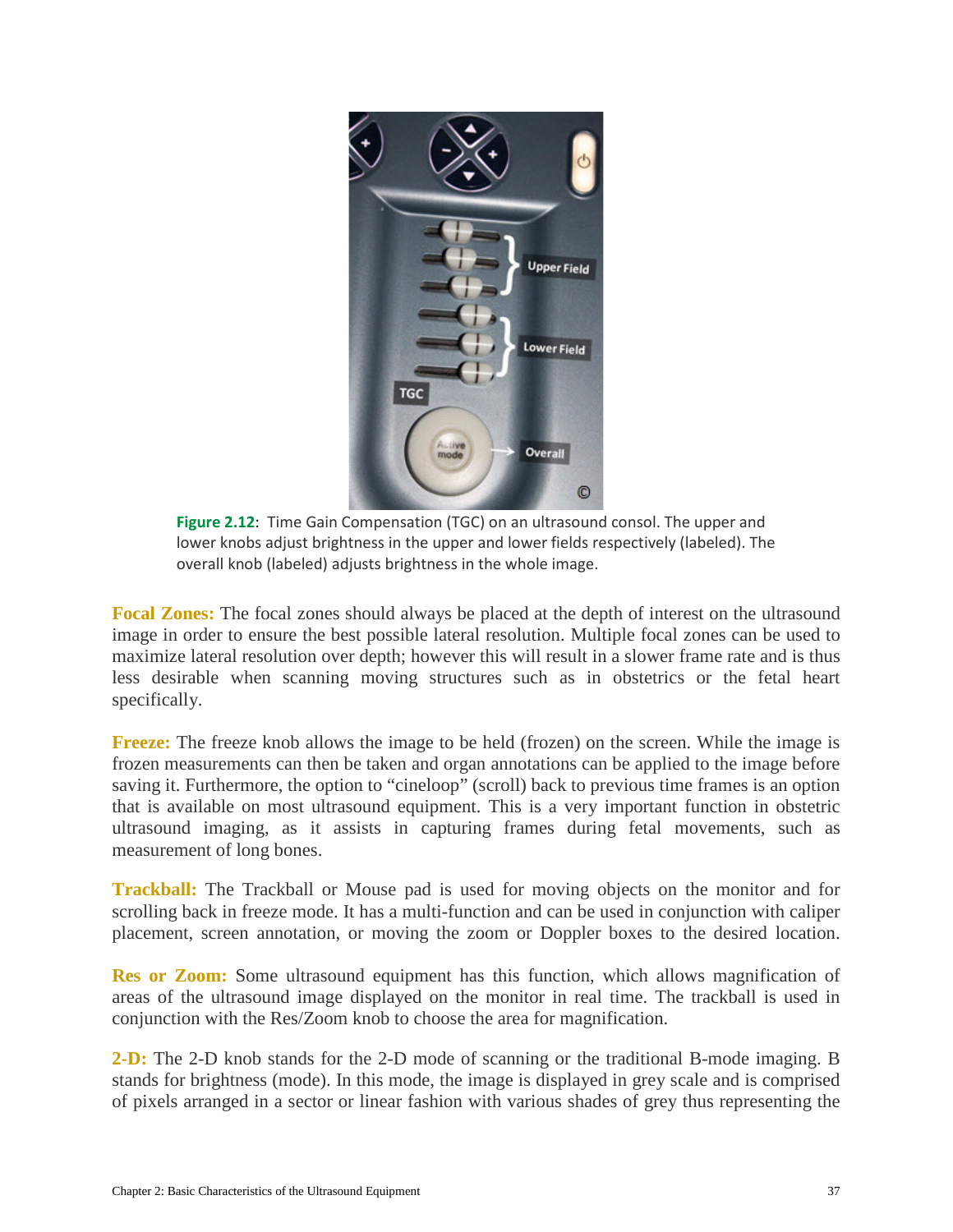intensity of the returning signal (**Figure 2.13**). When the operator presses this knob, the traditional 2-D image is activated. This knob is also used to get back to grey scale imaging from color Doppler and/or Pulsed Wave Doppler.



**Figure 2.13**: Two-dimensional ultrasound image of the fetal chest at the level of the fourchamber view. Note the various gradation of grey with the ribs being the brightest (echogenic) followed by the lungs and heart (labeled). The amniotic fluid (AF) is black in color (anechoic) reflecting a weak intensity of the returning echo.

**M-Mode:** The M-Mode knob activates the M-Mode function of the ultrasound machine. M-Mode stands for Motion mode and in this function an M-Mode cursor line appears on the upper section of the image with an M-Mode display on the lower part of the image **(Figure 2.14)**. The M-Mode display corresponds to the anatomic components that the M-Mode cursor intersects. The M-Mode is used primarily to document motion, such as cardiac activity of the fetus in early gestation (**Figure 2.15**).



Chapter 2: Basic Characteristics of the Ultrasound Equipment 38 **Figure 2.14**:M-Mode cursor line (dashed line) is shown through the fetal heart (small bracket) in the upper image. Note the corresponding M-Mode display (large bracket) in the lower image showing cardiac motion.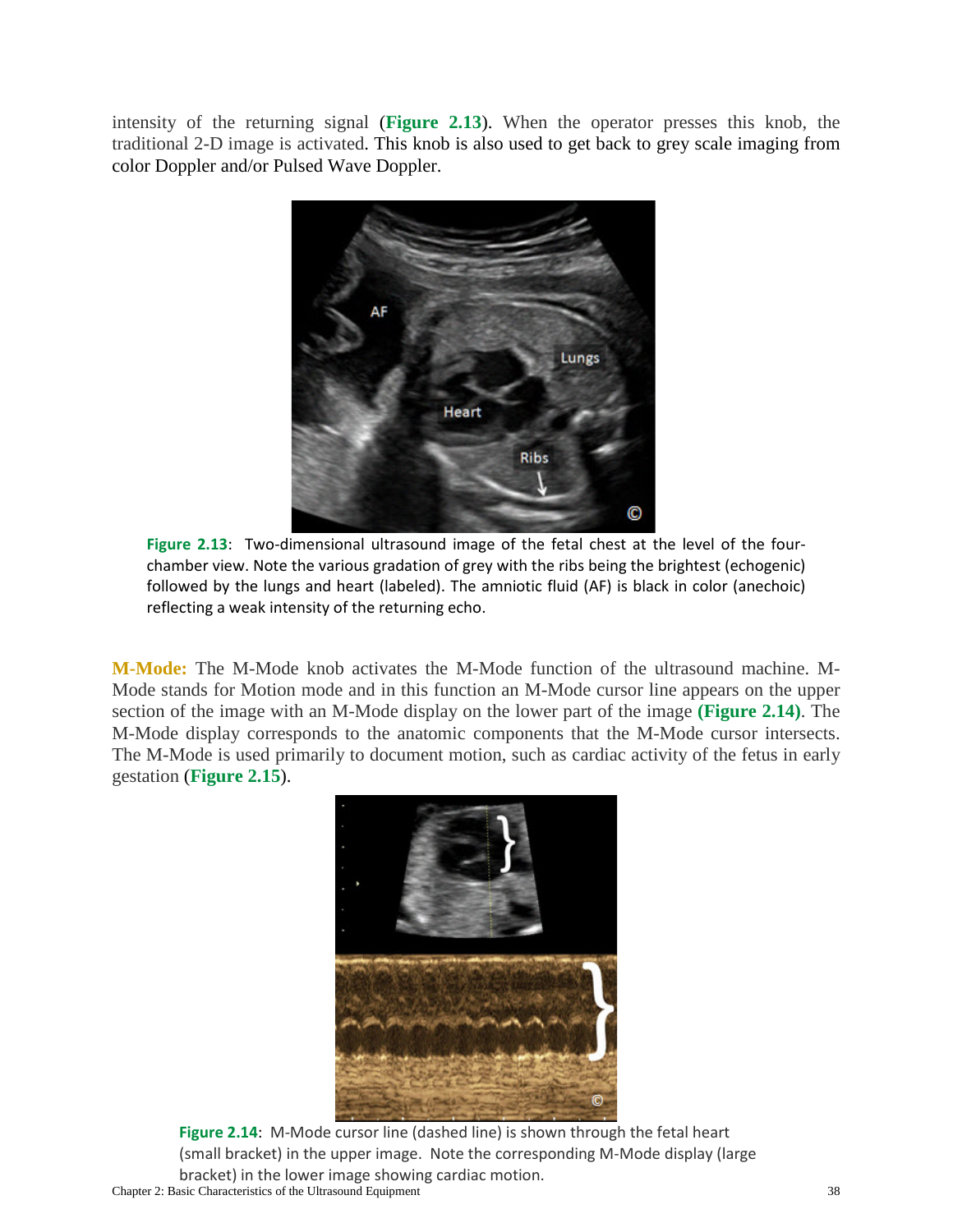

**Figure 2.15**: M-Mode applied in the first trimester for documentation of fetal heart activity. Reflections in the M-Mode tracing (asterisks) represent cardiac motion. Calipers are measuring fetal heart rate (FHR) at 144 beats per minute (bpm).

**Color Flow:** The color flow knob activates color flow or color Doppler, which adds a box superimposed on the 2-D real-time image on the screen. The operator can control the size and location of the color box on the 2-D image. Color flow or color Doppler detects blood flow in the insonated tissue and assigns color to the blood flow based upon the direction of blood flow. By convention, red is assigned for blood flow moving in the direction of the transducer (up) and blue is assigned for blood moving in the direction away from the transducer (down). The operator can also control the velocity scale of blood flow (pulse repetition frequency) and the filter or threshold of flow. These parameters are important in assessing various vascular beds. Note that the display of color flow follows the physical principles of Doppler flow and thus if the ultrasound beam is perpendicular to the direction of flow, color Doppler information will not be displayed on the monitor (see chapter 1 for details). Newer ultrasound equipment tries to overcome this limitation by providing other means for display of blood flow such as **Power Doppler** which primarily relies on wave amplitude and **B-flow** (not to be confused with B-Mode) both of which are relatively angle independent.

**Pulsed Wave Doppler:** The pulse wave Doppler (Pulsed Doppler) or **Spectral Doppler** knob activates the pulse Doppler display. In this display a cursor line with a gate appears in the upper half of the screen and a pulse or spectral Doppler display appears in the lower half of the screen **(Figure 2.16)**. The pulsed wave Doppler gate can be moved by the operator and placed within a vessel as imaged by color Doppler. Typically, this mode is activated when a vessel is first identified or suspected and after color flow Doppler is activated. Pulsed Doppler allows obtaining specific quantitative information about a vessel such as S/D ratio of the umbilical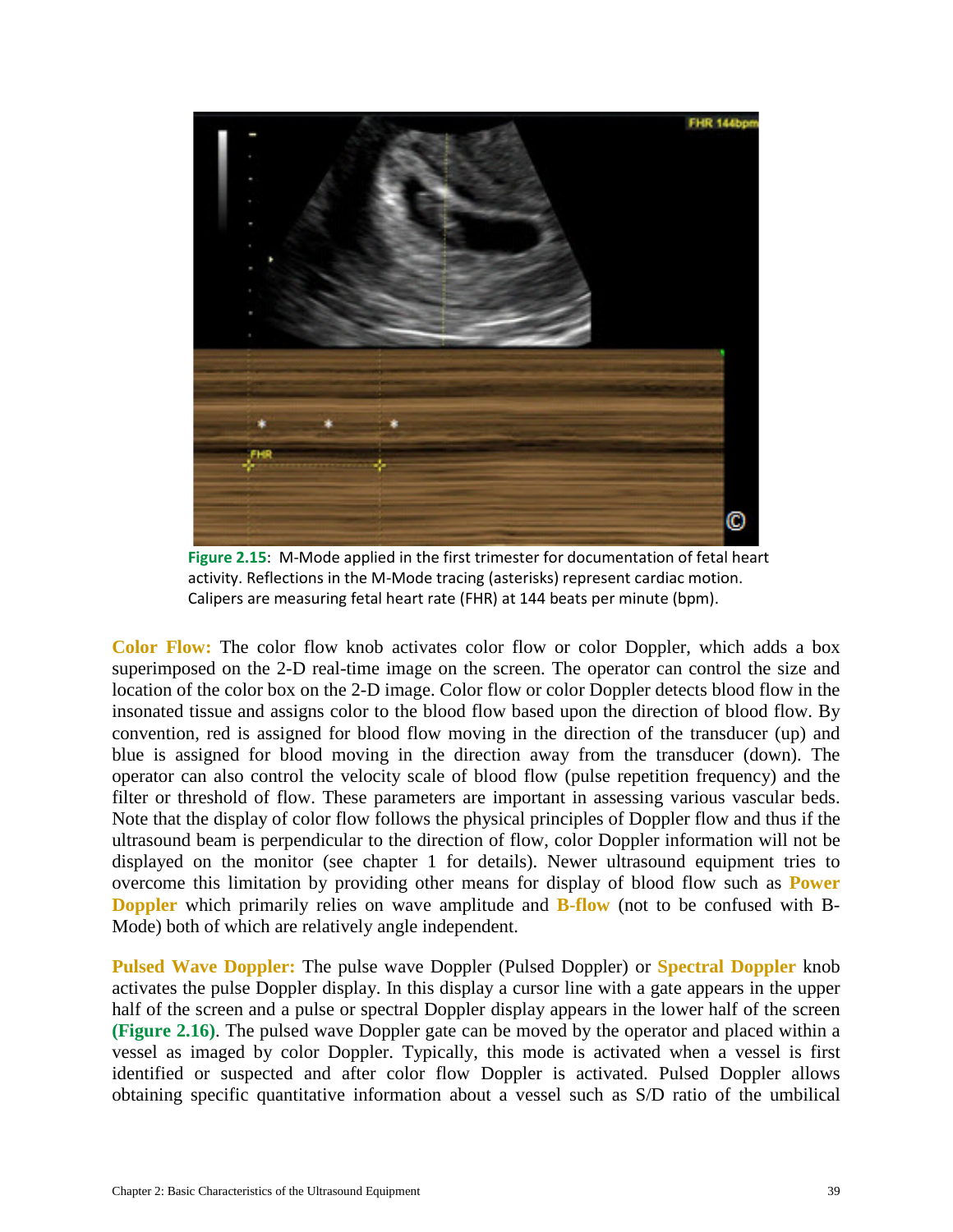artery (**Figure 2.17**). Flow towards the transducer is displayed above the baseline and flow away from the transducer is displayed below the baseline. The operator has the option to invert the display of the Doppler spectrum in order to display the waveforms above the line **(Figure 2.16)**. See chapter 1 for more details.



**Figure 2.16**: Pulsed wave Doppler of the umbilical artery. Note that the Doppler gate is placed within the umbilical artery as seen in the upper part of the image and the spectral Doppler waveform is displayed in the lower part of the image. The spectral Doppler is inverted to display the waveforms above the line.



**Figure 2.17**: Pulsed wave Doppler of the umbilical artery at the abdominal insertion. Doppler waveforms are shown in blue color. S stands for flow at peak systole and D stands for flow at end diastole. Note the Doppler indices in the right upper corner of the image (yellow). For more details, refer to Chapter 1.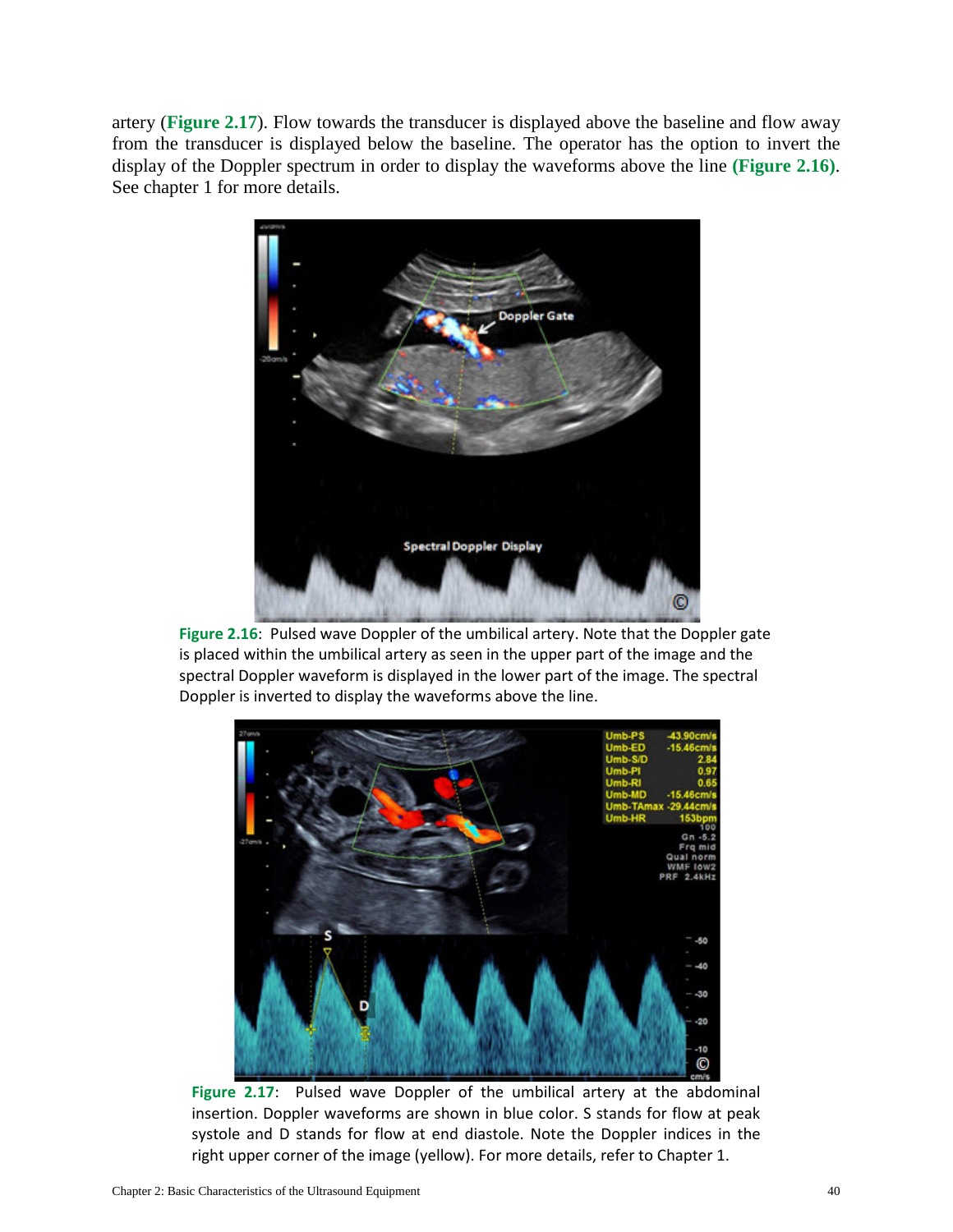**Measurement:** The measurement function or knob can also be displayed as Measure or Cal (Calculation) on the ultrasound console. This function allows the operator to measure, in different formats, various objects on the screen. When the measure button is pressed, a caliper appears on the screen. Use the trackball to move the caliper to the desired location and set it. Once set, a second caliper appears, which can be set in similar fashion. Stored normograms within the ultrasound equipment allow for determination of gestational age and estimation of fetal weight when various fetal biometric parameters are measured.

# **STARTING AN EXAMINATION**

Before starting an ultrasound examination, it is important to ensure that essential information about the patient is entered into the ultrasound equipment in order to be able to save ultrasound images on the hard drive of the ultrasound machine, accurately calculate gestational age in pregnancy and print ultrasound images for documentation purposes. Minimal relevant information that is required to be entered includes the patient's name, date of birth and first day of the last menstrual period. On many ultrasound equipment, a knob identified as "Patient or Start" leads you to this screen where this information can be entered (**Figure 2.18**). If you do not enter this information or any other patient identifier at the initiation of your examination (patient name); most ultrasound systems will not allow you to print or save an image from your examination.



**Figure 2.18**: Consol of an Ultrasound equipment showing the knob identified as "Patient" (white circle), which leads you to a screen on the monitor (not shown) where patient identifiers are entered before initiating the ultrasound examination.